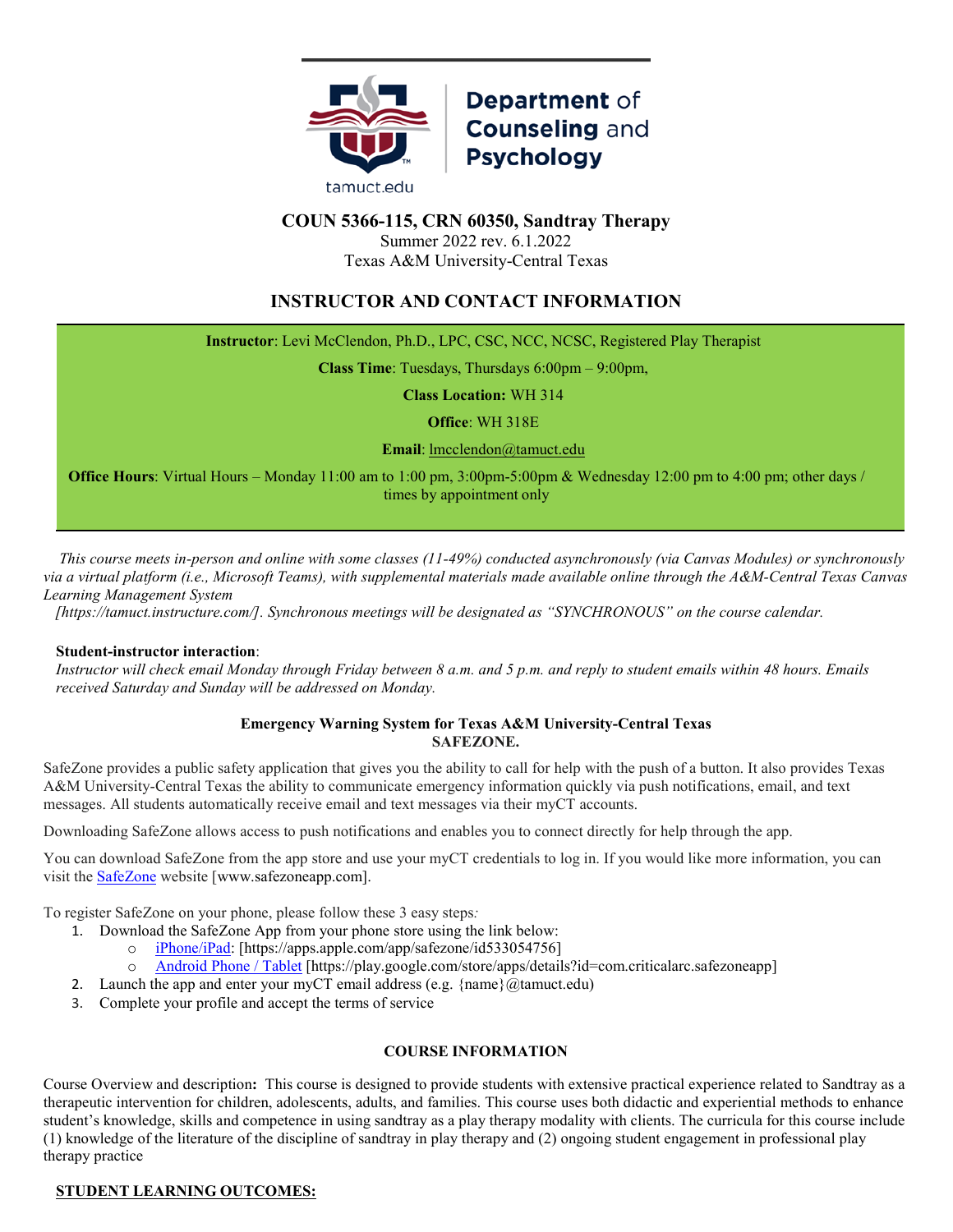- 1. Create a sandtray containing durable and transportable sand, a tray, which conforms to best practice specifications, and miniatures with appropriate numbers and categories. Students will demonstrate understanding of a variety of helping strategies for reducing the negative effects of sub- stance use, abuse, dependence, and addictive disorders to include multicultural and pluralistic characteristics and spiritual beliefs.
- 2. Apply child centered play therapy techniques and basic counseling skills
- 3. Apply counseling theories that provide student with consistent models to conceptualize client presentation  $\&$  select appropriate counseling interventions
- 4. Construct the historical development of Sandtray therapy & theory infusion to development of personal style
- 5. Choose a professional development CE to complete. Must be approved by APT

#### **Required Text:**

Homeyer, L., & Sweeney, D. (2017). *Sandtray therapy: A practical manual* (3rd Ed.). Routledge. (ISBN 978-0-415-883334-4)

Homeyer, L., & Lyles, M. (2022). *Advanced sandtray therapy: Digging deeper into clinical practice*. Routledge.



#### **Optional Audiobook:**

Brown, B. (2012). *The power of vulnerability: Teachings on authenticity, connection, & courage*. Sounds True. (1 copy available in TAMUCT library: 6 CD set). Public libraries generally have copies.



#### **Required Materials:**

**\***You are required to create your own sandtray. Appendix B., p. 135-136 of the Homeyer & Sweeney book has a list of sandtray vendors. Pre-made sandtrays can also be found on Amazon.com. The library has 6 sandtrays currently available for checkout. Pre-made sandtrays (Amazon.com, etc.) may not contain all required sandtray categories specified in the assignment rubric. Please review the rubric prior to creating your sandtray – rubric available on Canvas under the assignment: Create your own sandtray. Students have historically collaborated on identifying local vendors that sell sandtray-related materials.

#### **In accordance with CACREP best practices standards for all counselors-in-training development, the following areas will be promoted in this course:**

| <b>Student Learning Outcomes</b>                                                                                                                                                | <b>CACREP 2016 Standards:</b>                                                                          | <b>Association for Play Therapy 2020 Competencies</b>                                                                                      | Assignment                          |
|---------------------------------------------------------------------------------------------------------------------------------------------------------------------------------|--------------------------------------------------------------------------------------------------------|--------------------------------------------------------------------------------------------------------------------------------------------|-------------------------------------|
|                                                                                                                                                                                 | <b>Clinical Mental Health</b>                                                                          |                                                                                                                                            |                                     |
|                                                                                                                                                                                 | Counseling                                                                                             |                                                                                                                                            |                                     |
| Create a sandtray containing<br>durable and transportable<br>sand, a tray, which conforms<br>to best practice specifications,<br>and miniatures with<br>appropriate numbers and | 5. <i>j</i> Evidenced-based counseling<br>strategies and techniques for<br>prevention and intervention | 2. <i>i</i> Demonstrate play therapy treatment skills<br>congruent with theoretical orientation (e.g.,<br>conceptualization, intervention) | Create your own sandtray assignment |
| categories.                                                                                                                                                                     |                                                                                                        |                                                                                                                                            |                                     |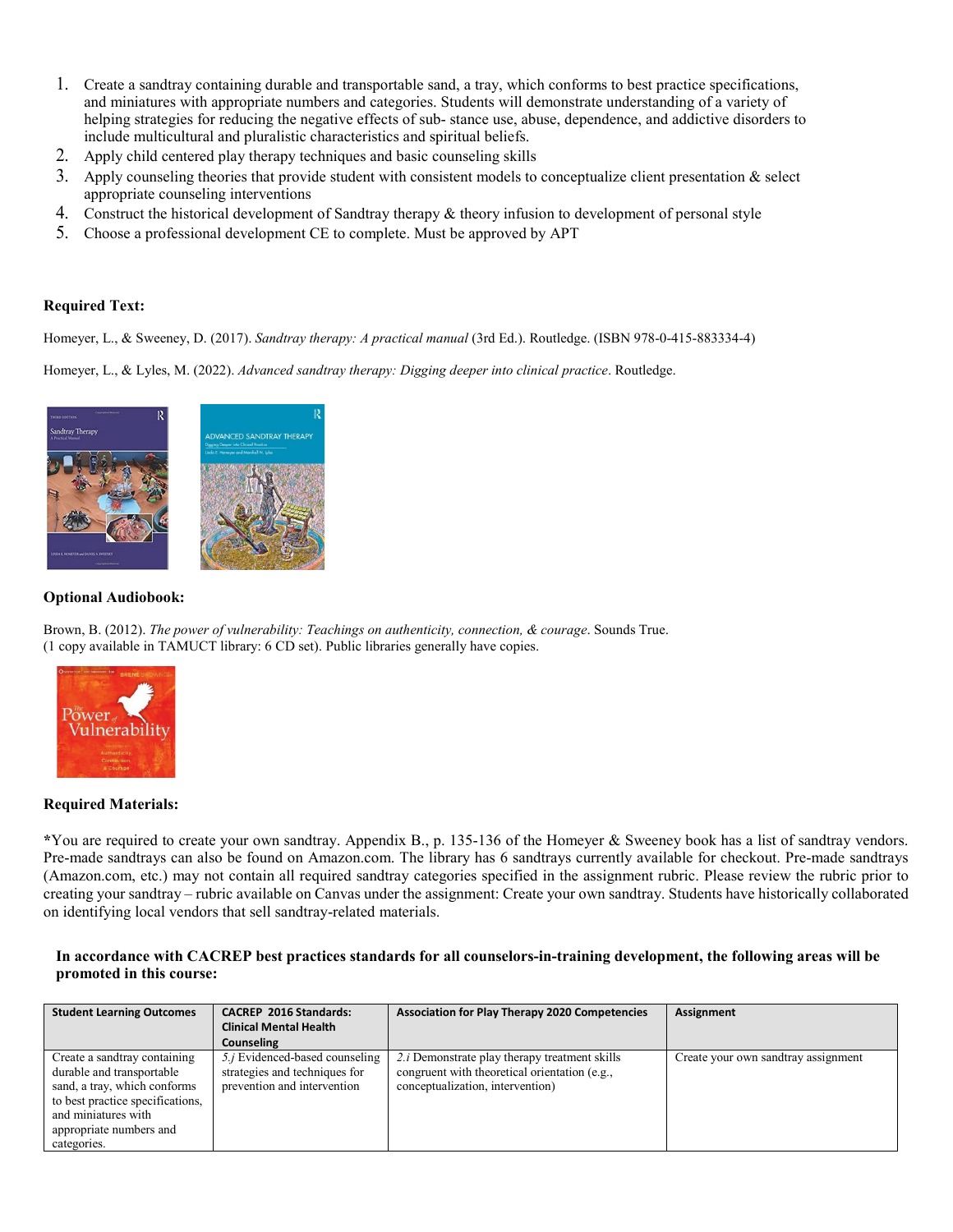| Apply child centered play<br>therapy techniques and basic<br>counseling skills                                                                                             | 5. <i>j</i> Evidenced-based counseling<br>strategies and techniques for<br>prevention and intervention                                                                                                                                                                                                                                                                                                                                                                                        | 2.a Apply and articulate the therapeutic powers of<br>play, 2.b Demonstrate relationship and rapport<br>building skills (empathy, safety, unconditional<br>positive regard) by utilizing self in relationships<br>with children, caregivers, stakeholders in play<br>therapy, 2.e Demonstrate basic play therapy skills<br>(e.g., tracking, reflection of feeling, limit setting,<br>pacing)                                   | Sandray Skill Building Sessions                 |
|----------------------------------------------------------------------------------------------------------------------------------------------------------------------------|-----------------------------------------------------------------------------------------------------------------------------------------------------------------------------------------------------------------------------------------------------------------------------------------------------------------------------------------------------------------------------------------------------------------------------------------------------------------------------------------------|--------------------------------------------------------------------------------------------------------------------------------------------------------------------------------------------------------------------------------------------------------------------------------------------------------------------------------------------------------------------------------------------------------------------------------|-------------------------------------------------|
| Apply counseling theories that<br>provide student with<br>consistent models to<br>conceptualize client<br>presentation & select<br>appropriate counseling<br>interventions | 5. <i>a</i> theories and models of<br>counseling, 5.g essential<br>interviewing, counseling, and<br>case conceptualization skills<br>5.h developmentally relevant<br>counseling treatment or<br>intervention plans                                                                                                                                                                                                                                                                            | 1.g Demonstrate an understanding of the play<br>therapy treatment process (e.g., treatment goals and<br>plans, documentation, intake/termination, and<br>tracking of treatment progress), 2.c Apply<br>assessments that highlight various aspects of the<br>child and/or system and the play therapy process<br>(e.g. conceptualization, diagnosis, family dynamics,<br>treatment suitability and effectiveness, termination), | Sandray Skill Building Sessions                 |
| Construct the historical<br>development of Sandtray<br>therapy & theory infusion to<br>development of personal style                                                       | 1.a history and philosophy of<br>the counseling profession and<br>its specialty areas                                                                                                                                                                                                                                                                                                                                                                                                         | 1.a Demonstrate knowledge of the history of play<br>therapy, 1.d Demonstrate knowledge of<br>seminal/historically significant play therapy theories<br>and models                                                                                                                                                                                                                                                              | Sandray Skill Building Sessions                 |
| Choose a professional<br>development CE to complete.<br>Must be approved by APT                                                                                            | 1.f. professional counseling<br>organizations, including<br>membership benefits,<br>activities, services to members.<br>and current issues<br>1.g. professional counseling<br>credentialing, including<br>certification, licensure, and<br>accreditation practices and<br>standards, and the effects of<br>public policy on these issues<br>2.k. professional organizations,<br>preparation standards, and<br>credentials relevant to the<br>practice of clinical mental<br>health counseling | 3.a Maintain play therapy credentials and<br>involvement in professional play therapy<br>organizations, 3.e Seek and integrate play therapy-<br>specific continued education, research, and<br>literature                                                                                                                                                                                                                      | Sandtray APT Continuing Education<br>Assignment |

**Course Format:** The curricula for this course include (1) knowledge of the literature of the discipline and (2) ongoing student engagement in research and/or appropriate professional practice and training experiences.

## *COURSE ASSIGNMENTS:* Total points: 100

#### **1. Sandtray Skill Building** = **35 points** (7 points per assignment)

Conduct five Sandtray sessions where you are the counselor. This will provide you with an opportunity to implement Sandtray responses. All sessions should have the *sandtray protocol and processing built into them (Homeyer & Sweeny chapters 5-6).* 

### **2. Sandtray Journals: 30 points** (5 points per assignment)

Over the course of the semester, you will create one world from each of the categories listed in the Advanced Sandtray (Homeyer and Lyles) Appendix D p. 225-227:

- Journal 1: Resourcing
- Journal 2: Self and Metacognitive Monitoring
- Journal 3: Fear
- Journal 4: Grief
- Journal 5: Shame
- Journal 6: Focusing on Integration and Future Possibilities

Upon finishing each Sandtray Journal, you will write a paragraph explaining your process. See pages 93-98 (Advanced text) for examples.

#### **3. Create your own Sandtray: 15 points**

 You will create your own sandtray following the requirements set by the Homeyer text. Here is a short, helpful video on creating your own sandtray:<https://www.youtube.com/watch?v=l7n0nTi2e-E>

#### 4. **Sandtray APT Continuing Education Assignment = 10 points**

Any sandtray continuing education (contact or on-line). Evidence of participation can be a receipt of payment or completion certificate. **Must be an APT approved provider to count.** If you choose ACA or TCA, make sure the training is APT approved with an APT approved provider number.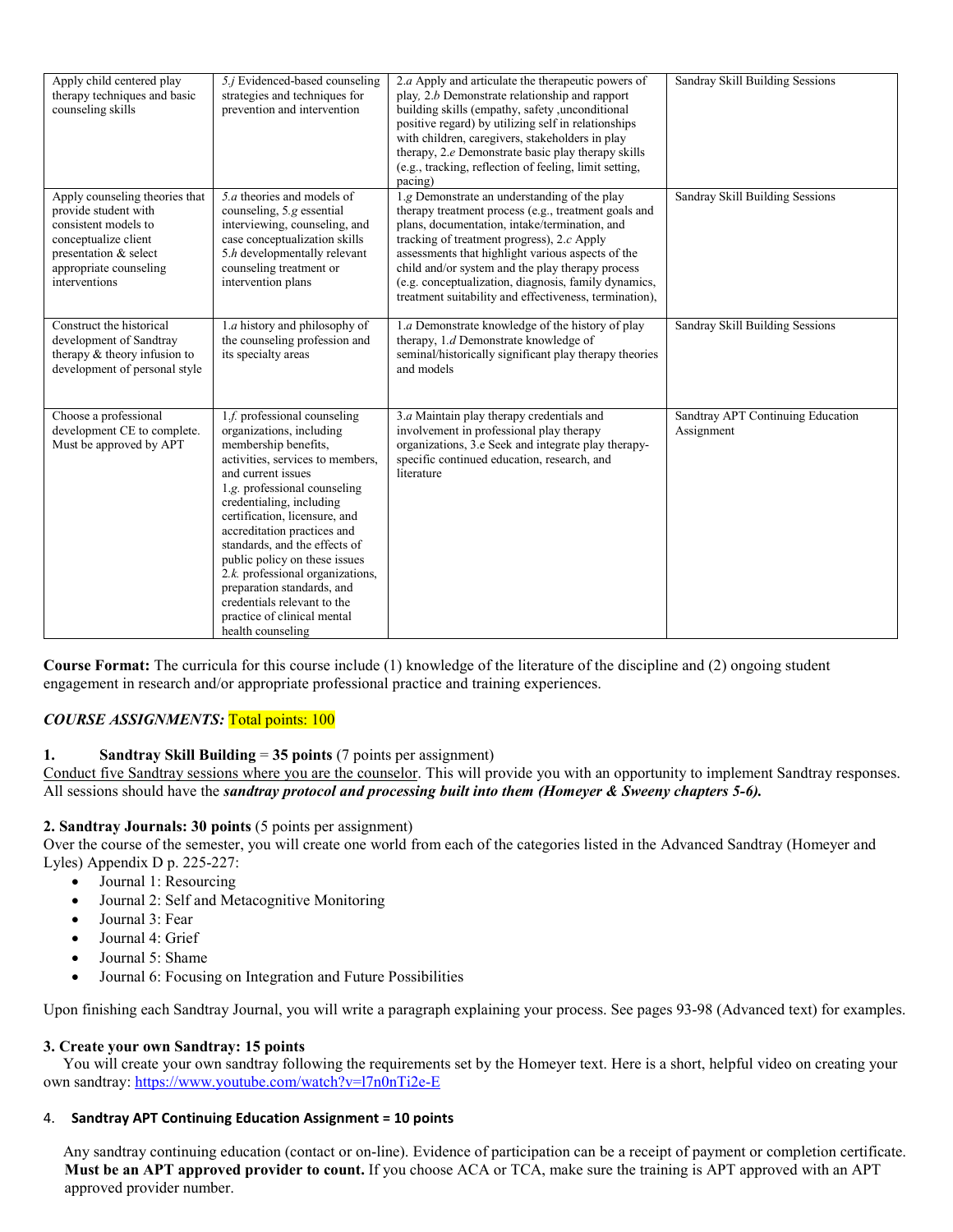Association for Play Therapy: http://www.a4pt.org Texas Association for Play Therapy: http://www.txapt.org

Central Texas Play Therapy Chapter:<https://txapt.org/category/central-texas-chapter-of-play-therapy/>

American Counseling Association (ACA)[: https://aca.digitellinc.com/aca/](https://aca.digitellinc.com/aca/)

Texas Counseling Association (TCA): [https://www.txca.org/online\\_learning.php](https://www.txca.org/online_learning.php)

- 5. **Interactive Lectures**: (**10 points**) During Asynchronous class meetings, you will be required to listen to short lectures and answer questions within the lecture.
	- Interactive Lecture 1: **2 points**
	- Interactive Lecture 2-6 = **1 point per lecture**

## **5. Extra Credit: Sandtray Experience Project: Power of Vulnerability = 15 points**

Create a sandtray reflecting your impressions/thoughts/feelings as you listen to this insightful guide on authenticity. It should contain your personal critique of suggested constructs and how it applies to professional counselors and play therapists. Please utilize quotes where appropriate so that I may have context for your statements. Please include:

- 5. Similarities between the author's style/approach of helping and your own theoretical beliefs.
- 6. Was there ever a "disconnect" between the therapists response and your own views of helping?
- 7. What was most helpful about the lecture?
- 8. How did the information lend to your growth as a counselor?

## **Grade Distribution**

| <b>Grading</b>                                                       | <b>Points</b> | <b>Grand Total</b> |
|----------------------------------------------------------------------|---------------|--------------------|
| Sandtray Skill Building Sessions                                     | 35 points     | $/100$ points      |
| Sandtray Journals                                                    | 30 points     |                    |
| Create your own sandtray                                             | 15 points     |                    |
| Interactive Lectures                                                 | 10 points     |                    |
| Sandtray APT Continuing Education<br>Assignment                      | 10 points     |                    |
| Extra Credit: Sandtray Experience<br>Project: Power of Vulnerability | $+15$ Bonus   |                    |

#### **Grade Equivalent:**

**90 - 100 = A 89 - 80 = B**  $79 - 70 = C$  $69 - 60 = D$ **59 – Below = F** 

**\*Posting of Grades:** Grades will be posted on the Canvas Gradebook. Grades are generally posted within two weeks of assignment submission. Please check Canvas for grades and feedback on assignments.

**\*\*Late work policy:** COVID-19 tested our limits on what we can reasonably accomplish. Many things can get in the way of turning an assignment in on-time. I do not have time limits on when you can turn-in assignments. However, if you are frequently turning in assignments late, I will likely reach out to you to work on a plan to help you turn things in on time. Like many of you, I have a lot to do. If students turn in assignments late, my job becomes much harder. Thus, if you turn in an assignment late, you will receive a grade, but will not be given assignment feedback.

**Turning in late assignments:** Please turn in all assignments on Canvas. If you email an assignment to me, I may miss it.

**Incomplete Policy:** Students whose life situations stop them from completing the course may be given an incomplete provided that 70% of all course assignments are completed one week before July 24, 2022 (last regular class week). Students not meeting this requirement will not have the option for an incomplete and will need to retake the course.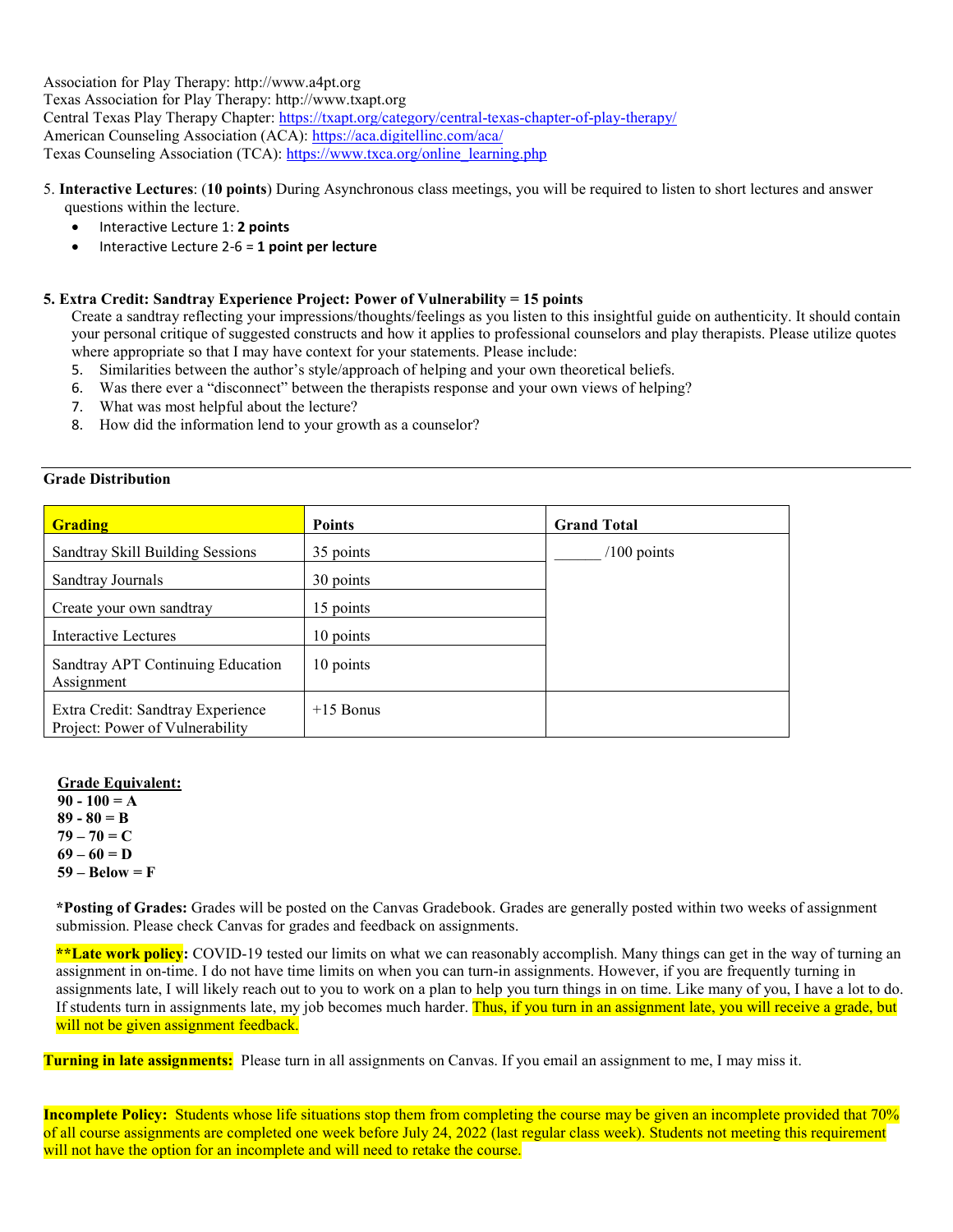### **INSTRUCTOR POLICIES**

*.* 

#### **Professionalism (Confidentiality & Ethics)**

In this course, you are entering an experience that involves a fair amount of role-laying and practice interviewing. A student colleague may say something personally important and confidential. It is your ethical obligation to maintain confidentiality. Homework assignments should disguise the nature of any person whom you have interviewed. When videotaping, ensure that you have permission on tape for the interview to proceed. You are expected to abide by the American Counseling Association (2014) Code of Ethics, the American School Counselor Association (2016) Ethical Standards for School Counselors, International Association of Marriage and Family Counselors (2017) Code of Ethics, and the National Association of School Psychologists (2010) Principles for Professional Ethics, also see Texas A & M Central Texas (2018) Student Conduct.

| Date<br><b>Meeting Type</b>       | Canvas<br>Module<br>Week | <b>Topics</b>                                                                                                                                                                                                                        | <b>Readings</b><br>Readings and Videos<br>are due on the date<br>listed                                 | <b>Videos</b>                                                                                                                                                                                                                                                                             | <b>Assignments Due</b>                                                                   |
|-----------------------------------|--------------------------|--------------------------------------------------------------------------------------------------------------------------------------------------------------------------------------------------------------------------------------|---------------------------------------------------------------------------------------------------------|-------------------------------------------------------------------------------------------------------------------------------------------------------------------------------------------------------------------------------------------------------------------------------------------|------------------------------------------------------------------------------------------|
| June 7<br>F2F<br><b>WH 314</b>    | 1                        | Review of Syllabus & Course Expectations<br>How to Use Modules<br>Course Materials Needed<br>Course Intro<br>Group Discussion: Semester Goals<br>Sandtray demo<br>Sandtray History/Rationale, Sand/Sandtray,<br>Miniatures/Selection |                                                                                                         | <b>Required Videos:</b><br>Brief Intro:<br>https://www.youtu<br>be.com/watch?v=<br>y 24MzxFkYY<br>Video: Body<br>Awareness<br>https://www.yout<br>ube.com/watch?v<br>=FaBFfjZtrsw                                                                                                         |                                                                                          |
| June 9<br>F2F<br><b>WH 314</b>    | $\mathbf{1}$             | Intro: Basic Counseling Skills and Sandtray Process<br>Practice: Basic Counseling Skills: Processing/overall<br>skills                                                                                                               | Homeyer & Sweeney<br>(Sandtray Therapy)<br>Chapter 1-4<br>Appendix A, p. 134                            | <b>Required Video:</b><br>World Technique:<br>https://www.youtu<br>be.com/watch?app<br>=desktop&v=DE<br>XHWdLD1Og<br>Supplemental<br><b>Video</b><br>(Audio/Visual):<br>Introduction to<br>Sandtray Work<br>Video:<br>https://www.youtu<br>be.com/watch?app<br>=desktop&v=aEO<br>AFkq3124 | <b>Sandtray Skill Session</b><br>1: Sandtray History<br><b>Creation</b>                  |
| June 14<br>Asynchronous<br>Online | $\overline{2}$           | Intro: Sandtray Session Protocol, Sandtray Processing<br>Practice: Basic Counseling Skills: Processing/overall<br>skills                                                                                                             | Homeyer & Sweeney<br>Chapter 5-6<br>Homeyer & Lyles<br>(Adv. Sandtray<br>Therapy) Chapter 3<br>p. 42-54 |                                                                                                                                                                                                                                                                                           | <b>Create Your Own</b><br>Sandtray<br><b>Interactive Lecture 1</b>                       |
| June 16<br>F2F<br><b>WH 314</b>   | $\overline{2}$           | Practice: Sandtray Session Protocol, Sandtray<br>Processing<br>Intro: Person-of-the-Therapist and Use of Protocol                                                                                                                    | Homeyer & Lyles<br>(Adv. Sandtray<br>Therapy) Chapter 5                                                 | Supplemental<br><b>Videos</b><br>Video: Focusing<br>on the Experience<br>https://www.youtu<br>be.com/watch?v=<br>7SklyDke0MU<br>Video: Themes<br>and Patterns<br>https://www.youtu<br>be.com/watch?v=                                                                                     | <b>Sandtray Skill Session</b><br>2: Sandtray Session<br>Protocol, Sandtray<br>Processing |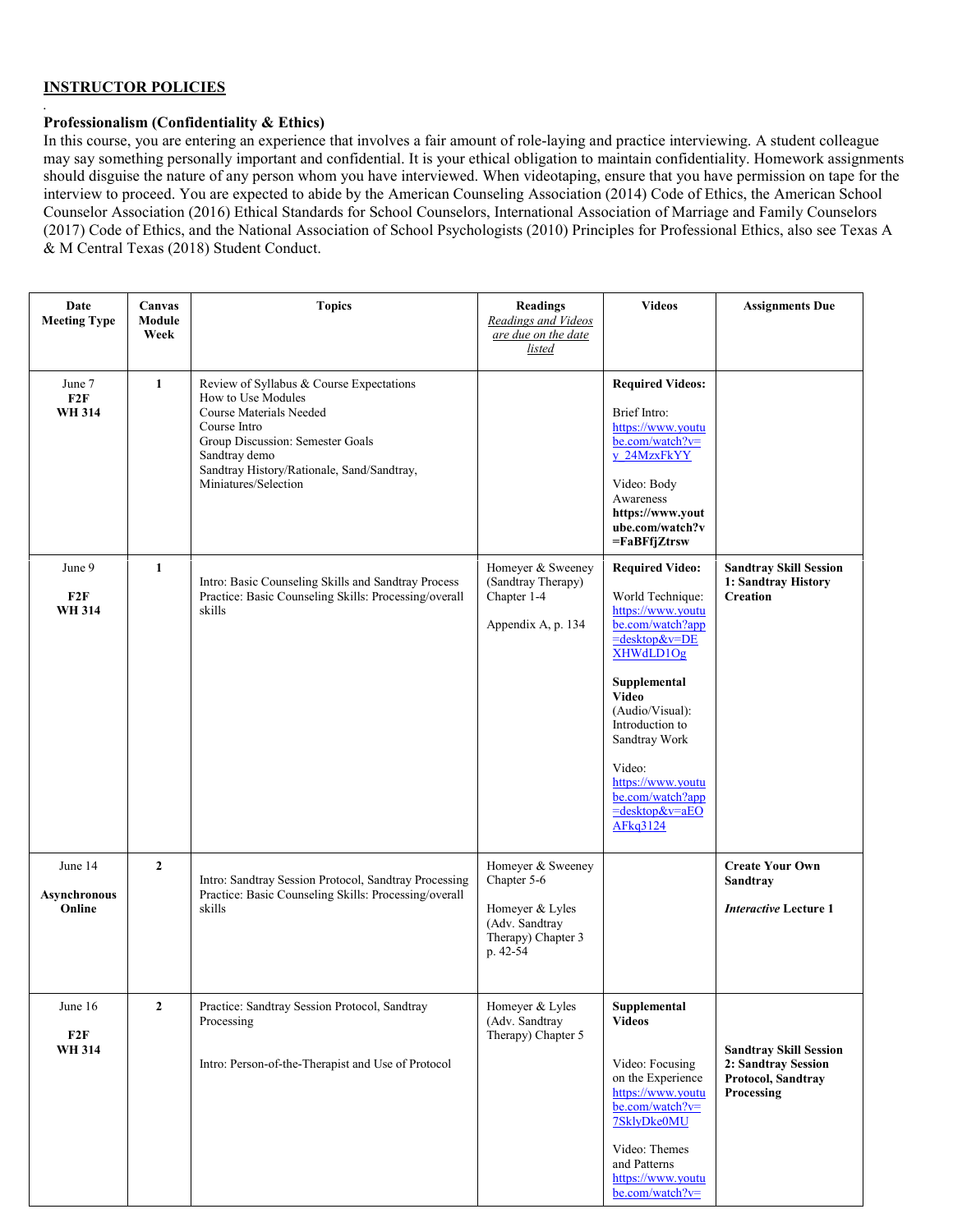|                                          |                         |                                                                                                                                                                                                           |                                                                                                             | 8JN81jaVVAo                                                                                                           |                                                                                          |
|------------------------------------------|-------------------------|-----------------------------------------------------------------------------------------------------------------------------------------------------------------------------------------------------------|-------------------------------------------------------------------------------------------------------------|-----------------------------------------------------------------------------------------------------------------------|------------------------------------------------------------------------------------------|
|                                          |                         |                                                                                                                                                                                                           |                                                                                                             |                                                                                                                       |                                                                                          |
| June 21<br><b>Asynchronous</b><br>Online | 3                       | Intro: Integrating Sandtray with different approaches<br>Intro: Importance of Clinical Theory and Integrating<br>Developmental Theories                                                                   | Homeyer & Sweeney<br>Chapter 7<br>Homeyer & Lyles<br>(Adv. Sandtray<br>Therapy) Chapter 4                   |                                                                                                                       | <b>Interactive Lecture 2</b><br><b>Sandtray Journal 1</b>                                |
| June 23<br>F2F<br><b>WH 314</b>          | 3                       | Practice: Person-of-the-Therapist and Use of Protocol<br>Practice: Integrating Sandtray with different<br>approaches<br>Practice: Importance of Clinical Theory and<br>Integrating Developmental Theories |                                                                                                             |                                                                                                                       | <b>Sandtray Skill Session</b><br>3: Integrating Sandtray<br>with different<br>approaches |
| June 28<br><b>Asynchronous</b><br>Online | $\overline{\mathbf{4}}$ | Intro: Assessment Across the Ages<br>Intro: Neurodiversity in the Sandtray                                                                                                                                | Homeyer & Sweeney<br>Chapter 11,<br>Appendix A-C<br>Homeyer & Lyles<br>(Adv. Sandtray<br>Therapy) Chapter 6 |                                                                                                                       | <b>Interactive Lecture 3</b><br><b>Sandtray Journal 2</b>                                |
| June 30<br>F2F<br><b>WH 314</b>          | $\overline{\mathbf{4}}$ | Practice: Neurodiversity in the Sandtray<br>Practice: Assessment Across the Ages                                                                                                                          |                                                                                                             | Supplemental<br>Video:<br>Adolescent<br>https://www.youtu<br>be.com/watch?app<br>$=$ desktop&v=Kztp<br><b>PorWVOU</b> | <b>Sandtray Skill Session</b><br>4: Assessment Across<br>the Ages                        |
| July 5<br><b>Asynchronous</b><br>Online  | 5                       | Intro: Group Sandtray/Sandtray with Couples and<br>Families                                                                                                                                               | Homeyer & Sweeney<br>Chapter 8-9                                                                            |                                                                                                                       | <b>Interactive Lecture 4</b><br><b>Sandtray Journal 3</b>                                |
| July 7<br>F2F<br><b>WH 314</b>           | 5                       | Practice: Group Sandtray/Sandtray with Couples and<br>Families<br>Intro: Attachment in the Sandtray                                                                                                       |                                                                                                             |                                                                                                                       |                                                                                          |
| July 12<br><b>Asynchronous</b><br>Online | 6                       | Intro: Sandtray and Trauma<br>Intro: Trauma in the Sandtray                                                                                                                                               | Homeyer & Sweeney<br>10<br>Homeyer & Lyles<br>(Adv. Sandtray<br>Therapy) Chapter 8                          |                                                                                                                       | <b>Interactive Lecture 5</b><br><b>Sandtray Journal 4</b>                                |
| July 14<br>F2F<br><b>WH 314</b>          | 6                       | Practice: Attachment in the Sandtray                                                                                                                                                                      |                                                                                                             |                                                                                                                       |                                                                                          |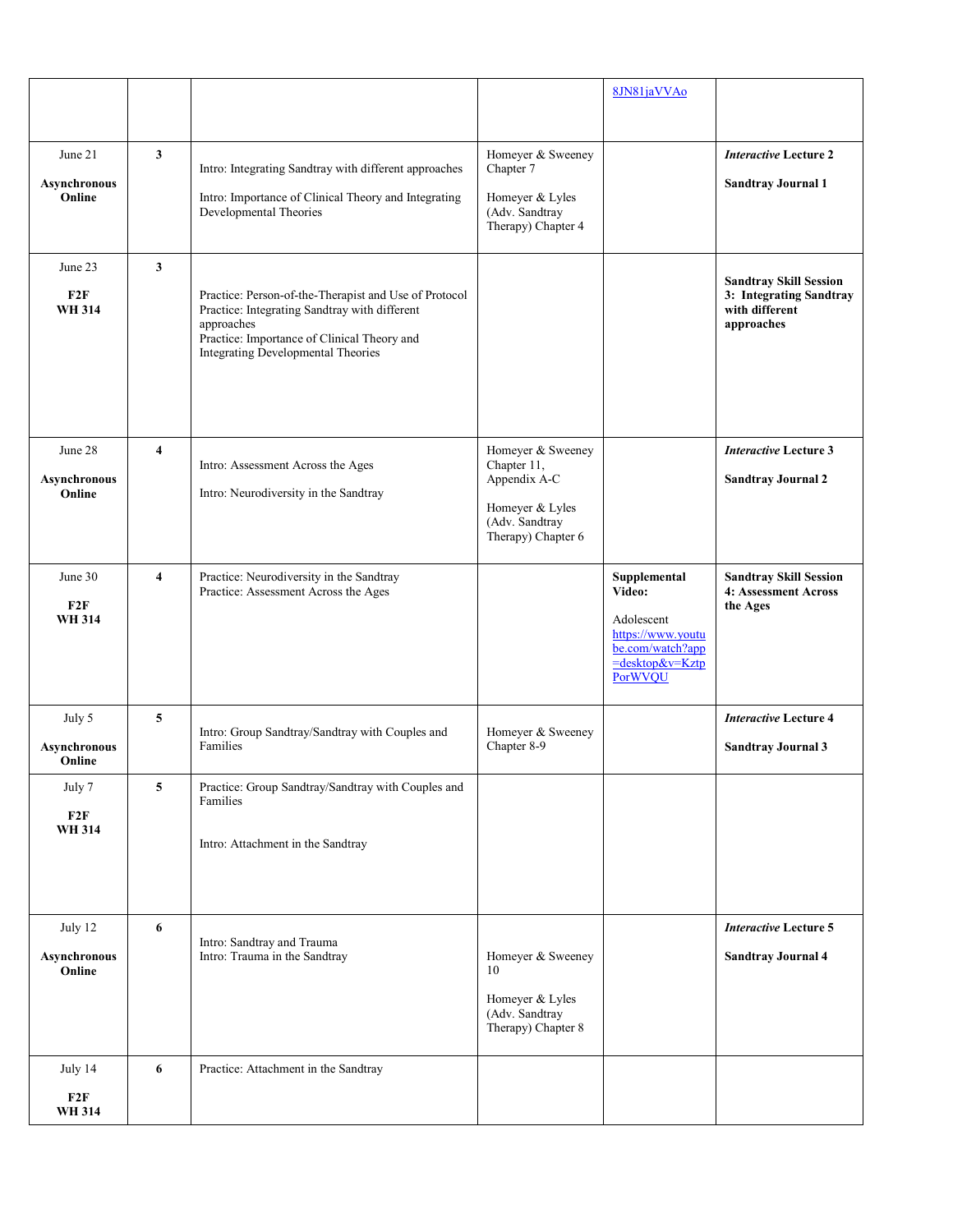| July 19<br>Asynchronous<br>Online                                          | $7\phantom{.0}$ | Intro: Research in Sandtray Therapy<br>Intro: Validating the Client's World | Homeyer & Sweeney<br>12<br>Homeyer & Lyles<br>(Adv. Sandtray<br>Therapy) Chapter 2 |                                                                  | <b>Sandtray Journal 5</b><br><b>Interactive Lecture 6</b>                        |
|----------------------------------------------------------------------------|-----------------|-----------------------------------------------------------------------------|------------------------------------------------------------------------------------|------------------------------------------------------------------|----------------------------------------------------------------------------------|
| July 21<br>F2F<br><b>WH 314</b>                                            | $\overline{7}$  | Practice: Sandtray and Trauma<br>Practice: Trauma in the Sandtray           |                                                                                    | <b>Required Video:</b><br><b>Using Sandtray</b><br>with Veterans | <b>Sandtray Skill Session</b><br>5: Trauma                                       |
| July 26<br><b>Asynchronous</b><br>Online                                   | 8               | Complete Sandtray Continuing Education                                      |                                                                                    |                                                                  | <b>Sandtray APT</b><br><b>Continuing Education</b><br><b>Assignment</b>          |
| July 28<br>F2F<br><b>WH 314</b><br><b>Online Final</b><br><b>Class Day</b> | 8               | <b>Closing Moments</b>                                                      | Homeyer & Lyles<br>(Adv. Sandtray<br>Therapy) pgs. 194-                            |                                                                  | <b>Sandtray Journal 6</b><br><b>BONUS: Sandtray</b><br><b>Experience Project</b> |

**Important University Dates**

*https://www.tamuct.edu/registrar/academic-calendar.html*

#### **TECHNOLOGY REQUIREMENTS AND SUPPORT Technology Requirements**

This course will use the A&M-Central Texas Instructure Canvas learning management system. **We strongly recommend the latest versions of Chrome or Firefox browsers. Canvas no longer supports any version of Internet Explorer.**

Logon to A&M-Central Texas Canvas [https://tamuct.instructure.com/] or access Canvas through the TAMUCT Online link in myCT [https://tamuct.onecampus.com/]. You will log in through our Microsoft portal.

Username: Your MyCT email address. Password: Your MyCT password

#### **Canvas Support**

Use the Canvas Help link, located at the bottom of the left-hand menu, for issues with Canvas. You can select "Chat with Canvas Support," submit a support request through "Report a Problem," or call the Canvas support line: 1-844-757-0953.

For issues related to course content and requirements, contact your instructor.

#### **Online Proctored Testing**

A&M-Central Texas uses Proctorio for online identity verification and proctored testing. This service is provided at no direct cost to students. If the course requires identity verification or proctored testing, the technology requirements are: Any computer meeting the minimum computing requirements, plus web camera, speaker, and microphone (or headset). Proctorio also requires the Chrome web browser with their custom plug in.

#### **Other Technology Support**

For log-in problems, students should contact Help Desk Central, 24 hours a day, 7 days a week

Email: [helpdesk@tamu.edu](mailto:helpdesk@tamu.edu) Phone: (254) 519-5466 [Web Chat:](http://hdc.tamu.edu/) [http://hdc.tamu.edu] *Please let the support technician know you are an A&M-Central Texas student.*

#### **UNIVERSITY RESOURCES, PROCEDURES, AND GUIDELINES**

#### **Drop Policy**

If you discover that you need to drop this class, you must complete the [Drop Request](https://federation.ngwebsolutions.com/sp/startSSO.ping?PartnerIdpId=https://eis-prod.ec.tamuct.edu:443/samlsso&SpSessionAuthnAdapterId=tamuctDF&TargetResource=https%3a%2f%2fdynamicforms.ngwebsolutions.com%2fSubmit%2fStart%2f53b8369e-0502-4f36-be43-f02a4202f612) Dynamic Form through Warrior Web.

#### [https://federation.ngwebsolutions.com/sp/startSSO.ping?PartnerIdpId=https://eis-

prod.ec.tamuct.edu:443/samlsso&SpSessionAuthnAdapterId=tamuctDF&TargetResource=https%3a%2f%2fdynamicforms.ngwebsolutions.com% 2fSubmit%2fStart%2f53b8369e-0502-4f36-be43-f02a4202f612].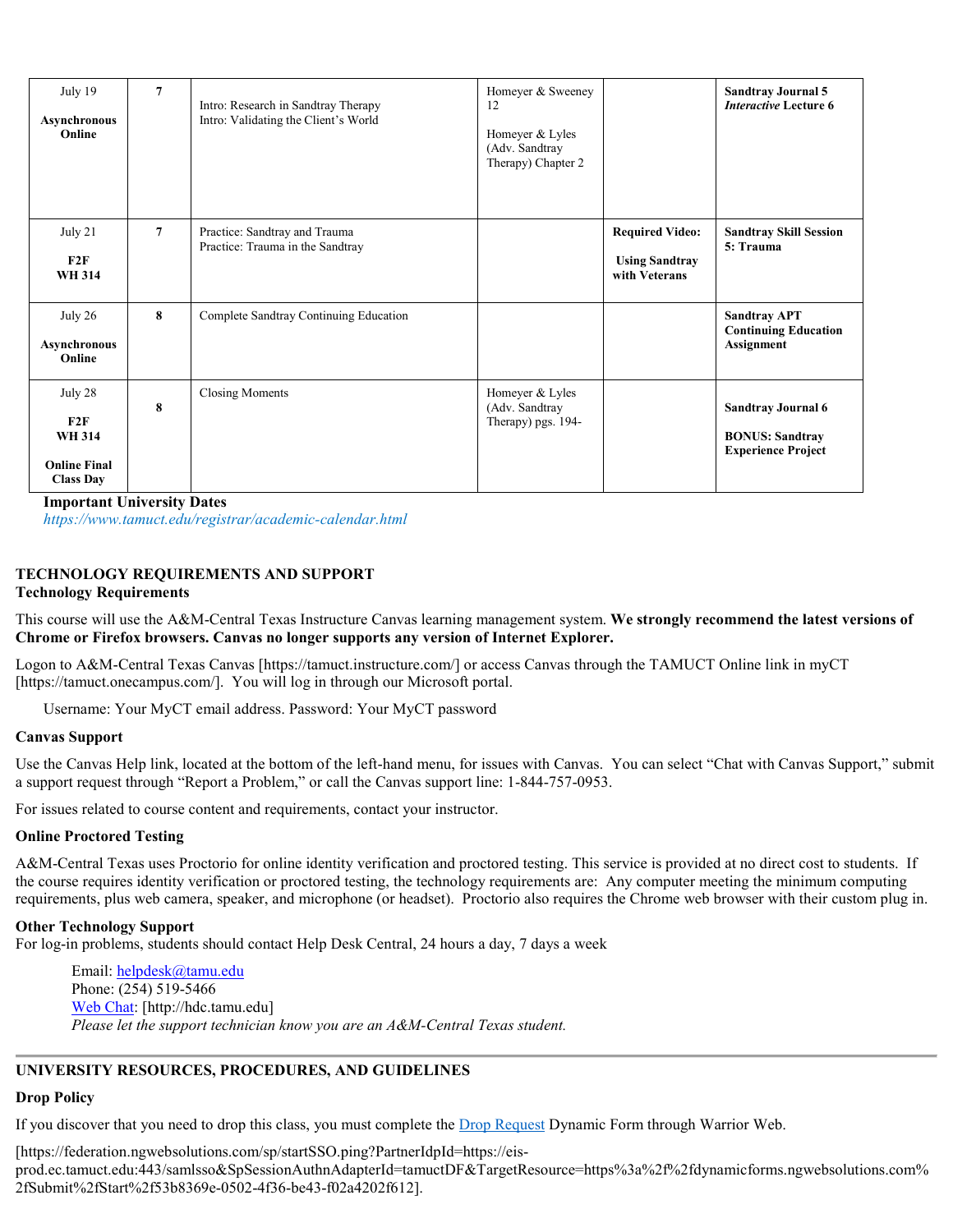Faculty cannot drop students; this is always the responsibility of the student. The Registrar's Office will provide a deadline on the Academic Calendar for which the form must be completed. Once you submit the completed form to the Registrar's Office, you must go into Warrior Web and confirm that you are no longer enrolled. If you still show as enrolled, FOLLOW-UP with the Registrar's Office immediately. You are to attend class until the procedure is complete to avoid penalty for absence. Should you miss the drop deadline or fail to follow the procedure, you will receive an F in the course, which may affect your financial aid and/or VA educational benefits.

## **Academic Integrity**

Texas A&M University-Central Texas values the integrity of the academic enterprise and strives for the highest standards of academic conduct. A&M-Central Texas expects its students, faculty, and staff to support the adherence to high standards of personal and scholarly conduct to preserve the honor and integrity of the creative community. Any deviation by students from this expectation may result in a failing grade for the assignment and potentially a failing grade for the course. All academic misconduct concerns will be referred to the Office of Student Conduct. When in doubt on collaboration, citation, or any issue, please contact your instructor before taking a course of action.

For more [information](https://nam04.safelinks.protection.outlook.com/?url=https%3A%2F%2Fwww.tamuct.edu%2Fstudent-affairs%2Fstudent-conduct.html&data=04%7C01%7Clisa.bunkowski%40tamuct.edu%7Ccfb6e486f24745f53e1a08d910055cb2%7C9eed4e3000f744849ff193ad8005acec%7C0%7C0%7C637558437485252160%7CUnknown%7CTWFpbGZsb3d8eyJWIjoiMC4wLjAwMDAiLCJQIjoiV2luMzIiLCJBTiI6Ik1haWwiLCJXVCI6Mn0%3D%7C1000&sdata=yjftDEVHvLX%2FhM%2FcFU0B99krV1RgEWR%2BJ%2BhvtoR6TYk%3D&reserved=0) regarding the Student Conduct process, [https://www.tamuct.edu/student-affairs/student-conduct.html].

If you know of potential honor violations by other students, you may [submit](https://nam04.safelinks.protection.outlook.com/?url=https%3A%2F%2Fcm.maxient.com%2Freportingform.php%3FTAMUCentralTexas%26layout_id%3D0&data=04%7C01%7Clisa.bunkowski%40tamuct.edu%7Ccfb6e486f24745f53e1a08d910055cb2%7C9eed4e3000f744849ff193ad8005acec%7C0%7C0%7C637558437485262157%7CUnknown%7CTWFpbGZsb3d8eyJWIjoiMC4wLjAwMDAiLCJQIjoiV2luMzIiLCJBTiI6Ik1haWwiLCJXVCI6Mn0%3D%7C1000&sdata=CXGkOa6uPDPX1IMZ87z3aZDq2n91xfHKu4MMS43Ejjk%3D&reserved=0) a report, [https://cm.maxient.com/reportingform.php?TAMUCentralTexas&layout\_id=0].

#### **Academic Accommodations**

At Texas A&M University-Central Texas, we value an inclusive learning environment where every student has an equal chance to succeed and has the right to a barrier-free education. The Warrior Center for Student Success, Equity and Inclusion is responsible for ensuring that students with a disability receive equal access to the university's programs, services and activities. If you believe you have a disability requiring reasonable accommodations, please contact the Office of Access and Inclusion, WH-212; or call (254) 501-5836. Any information you provide is private and confidential and will be treated as such.

For more information, please visit our *Access & Inclusion* Canvas page (log-in required) [https://tamuct.instructure.com/courses/717]

#### **Important information for Pregnant and/or Parenting Students**

Texas A&M University-Central Texas supports students who are pregnant and/or parenting. In accordance with requirements of Title IX and related guidance from US Department of Education's Office of Civil Rights, the Dean of Student Affairs' Office can assist students who are pregnant and/or parenting in seeking accommodations related to pregnancy and/or parenting. Students should seek out assistance as early in the pregnancy as possible. For more information, please visit [Student Affairs](https://www.tamuct.edu/student-affairs/pregnant-and-parenting-students.html) [https://www.tamuct.edu/student-affairs/pregnant-and-parentingstudents.html]. Students may also contact the institution's Title IX Coordinator. If you would like to read more about these [requirements and](http://www2.ed.gov/about/offices/list/ocr/docs/pregnancy.pdf)  [guidelines](http://www2.ed.gov/about/offices/list/ocr/docs/pregnancy.pdf) online, please visit the website [http://www2.ed.gov/about/offices/list/ocr/docs/pregnancy.pdf].

Title IX of the Education Amendments Act of 1972 prohibits discrimination on the basis of sex and gender–including pregnancy, parenting, and all related conditions. A&M-Central Texas is able to provide flexible and individualized reasonable accommodation to pregnant and parenting students. All pregnant and parenting students should contact the Associate Dean in the Division of Student Affairs at (254) 501-5909 to seek out assistance. Students may also contact the University's Title IX Coordinator.

#### **Tutoring**

Tutoring is available to all A&M-Central Texas students, both virtually and in-person. Student success coaching is available online upon request.

If you have a question, are interested in becoming a tutor, or in need of success coaching contact the Warrior Center for Student Success, Equity and Inclusion at (254) 501-5836, visit the Warrior Center at 212 Warrior Hall, or by emailing [WarriorCenter@tamuct.edu.](mailto:WarriorCenter@tamuct.edu)

To schedule tutoring sessions and view tutor availability, please visit Tutor [Matching](https://nam04.safelinks.protection.outlook.com/?url=http%3A%2F%2Fwww.tutormatchingservices.com%2FTAMUCT&data=04%7C01%7Clisa.bunkowski%40tamuct.edu%7C886784139069461670c308d9aa01f55e%7C9eed4e3000f744849ff193ad8005acec%7C0%7C0%7C637727747643427346%7CUnknown%7CTWFpbGZsb3d8eyJWIjoiMC4wLjAwMDAiLCJQIjoiV2luMzIiLCJBTiI6Ik1haWwiLCJXVCI6Mn0%3D%7C3000&sdata=D%2F8HN2bUT1lLPfs5qSqKYlwh8a7pZVy7isM2gppluQE%3D&reserved=0) Services [https://tutormatchingservice.com/TAMUCT] or visit the Tutoring Center in 111 Warrior Hall.

Chat live with a remote tutor 24/7 for almost any subject from on your computer! Tutor.com is an online tutoring platform that enables A&M-Central Texas students to log in and receive online tutoring support at no additional cost. This tool provides tutoring in over 40 subject areas except writing support. Access Tutor.com through Canvas.

#### **University Writing Center**

Located in Warrior Hall 416, the University Writing Center (UWC) at Texas A&M University–Central Texas (A&M–Central Texas) is a free service open to all A&M–Central Texas students. For the Summer 2022 semester, the hours of operation are from 10:00 a.m.-4:00 p.m. Monday thru Thursday in Warrior Hall 416 (with online tutoring available every hour as well) with satellite hours available online only Monday thru Thursday from 6:00-9:00 p.m. and most Saturdays from 12:00-3:00 p.m.

Tutors are prepared to help writers of all levels and abilities at any stage of the writing process. While tutors will not write, edit, or grade papers, they will assist students in developing more effective composing practices. By providing a practice audience for students' ideas and writing, our